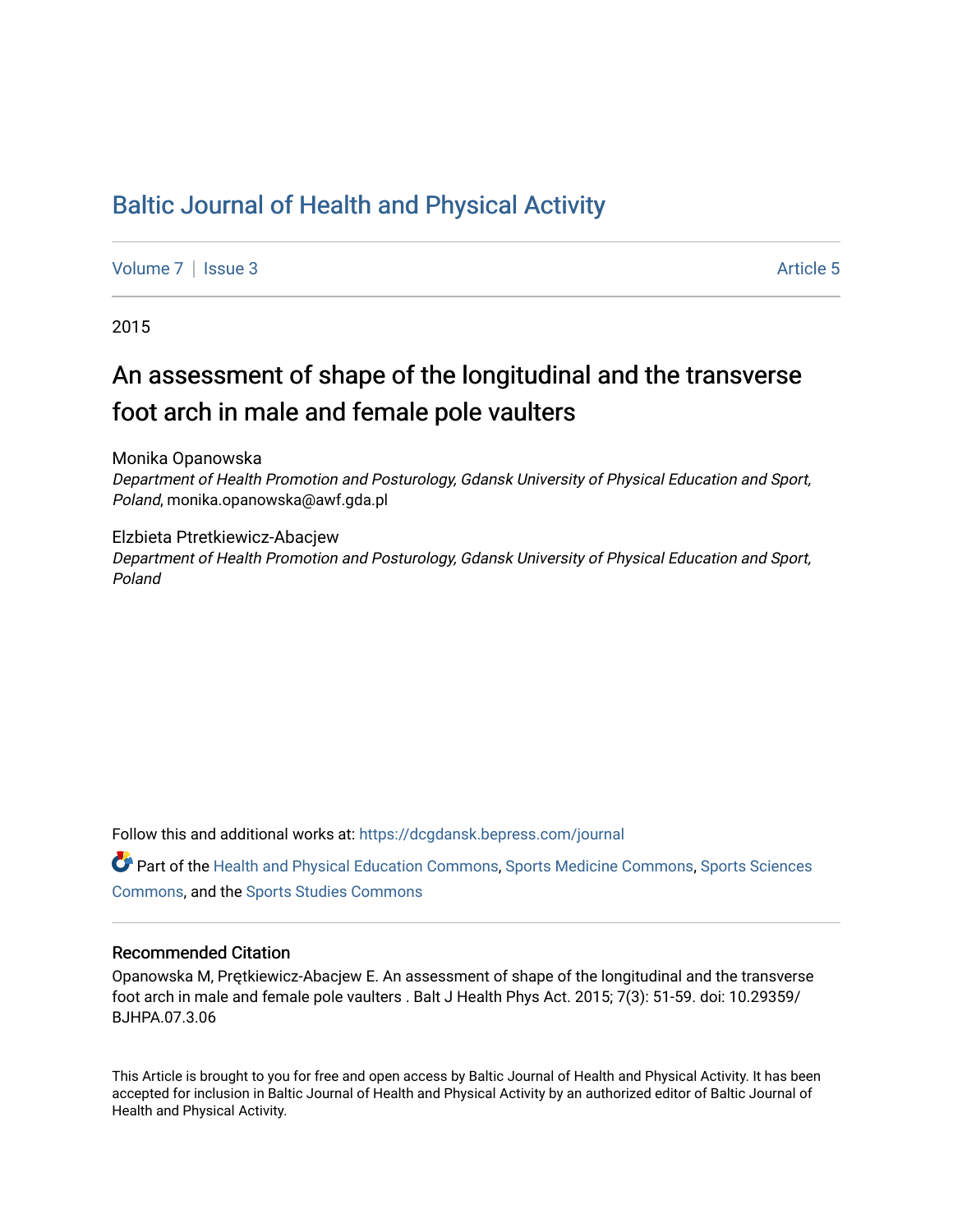# **An assessment of shape of the longitudinal and the transverse foot arch in male and female pole vaulters**

**Authors' Contribution:**

- **A** Study Design
- **B** Data Collection
- **C** Statistical Analysis
- **D** Data Interpretation **E** Manuscript Preparation
- **F** Literature Search

**G** Funds Collection

L

**Monika Opanowska ABCDEF, Elżbieta Prętkiewicz-Abacjew ADEF**

Department of Health Promotion and Posturology, Gdansk University of Physical Education and Sport, Poland

| abstract           |                                                                                                                                                                                                                                                                                                                                                              |
|--------------------|--------------------------------------------------------------------------------------------------------------------------------------------------------------------------------------------------------------------------------------------------------------------------------------------------------------------------------------------------------------|
| <b>Background</b>  | The aim of the research was to assess the longitudinal and the transverse shape of the foot<br>arch in male and female pole vaulters.                                                                                                                                                                                                                        |
| Material/Methods   | The research involved 14 women and 16 men training pole vault professionally and possess-<br>ing the highest level of sport's proficiency. The assessment of the foot arch was made in<br>static conditions, using a podoscope. The longitudinal foot arch was assessed by Clarke's<br>method and the transverse foot arch was based on the calcaneal angle. |
| <b>Results</b>     | The obtained results showed that the correct and excessive foot arch occur most<br>frequently.                                                                                                                                                                                                                                                               |
| <b>Conclusions</b> | Numerous technical exercises performed by pole vaulters on the forefoot and toes streng-<br>then the foot (shortening muscles responsible for a proper level of the longitudinal and the<br>transverse foot arch) and result in the correct or excessive arch in the right and the left<br>foot.                                                             |
| Key words          | foot, foot arch, pole vaulters, lower limbs                                                                                                                                                                                                                                                                                                                  |

| article details              |                                                                                                                                                                                                                                                                                                                                                                                                                                                                                                                                                                                                                                                                                                                                                                                                      |
|------------------------------|------------------------------------------------------------------------------------------------------------------------------------------------------------------------------------------------------------------------------------------------------------------------------------------------------------------------------------------------------------------------------------------------------------------------------------------------------------------------------------------------------------------------------------------------------------------------------------------------------------------------------------------------------------------------------------------------------------------------------------------------------------------------------------------------------|
| <b>Article statistics</b>    | Word count: 3,737; Tables: 4; Figures: 2; References: 32                                                                                                                                                                                                                                                                                                                                                                                                                                                                                                                                                                                                                                                                                                                                             |
|                              | Received: June 2015; Accepted: September 2015; Published: September 2015                                                                                                                                                                                                                                                                                                                                                                                                                                                                                                                                                                                                                                                                                                                             |
| <b>Full-text PDF:</b>        | http://www.balticsportscience.com                                                                                                                                                                                                                                                                                                                                                                                                                                                                                                                                                                                                                                                                                                                                                                    |
| Copyright                    | © Gdansk University of Physical Education and Sport, Poland                                                                                                                                                                                                                                                                                                                                                                                                                                                                                                                                                                                                                                                                                                                                          |
| Indexation:                  | AGRO, Celdes, CNKI Scholar (China National Knowledge Infrastructure), CNPIEC, De Gruyter - IBR (International<br>Bibliography of Reviews of Scholarly Literature in the Humanities and Social Sciences), De Gruyter - IBZ<br>(International Bibliography of Periodical Literature in the Humanities and Social Sciences), DOAJ, EBSCO - Central<br>& Eastern European Academic Source, EBSCO - SPORTDiscus, EBSCO Discovery Service, Google Scholar, Index<br>Copernicus, J-Gate, Naviga (Softweco, Primo Central (ExLibris), ProQuest - Family Health, ProQuest - Health &<br>Medical Complete, ProQuest - Illustrata: Health Sciences, ProQuest - Nursing & Allied Health Source, Summon<br>(Serials Solutions/ProQuest, TDOne (TDNet), Ulrich's Periodicals Directory/ulrichsweb, WorldCat (OCLC) |
| <b>Funding:</b>              | This research received no specific grant from any funding agency in the public, commercial, or not-for-profit<br>sectors.                                                                                                                                                                                                                                                                                                                                                                                                                                                                                                                                                                                                                                                                            |
| <b>Conflict of interest:</b> | Authors have declared that no competing interest exists.                                                                                                                                                                                                                                                                                                                                                                                                                                                                                                                                                                                                                                                                                                                                             |
| <b>Corresponding author:</b> | Dr Monika Opanowska, Akademia Wychowania Fizycznego i Sportu w Gdańsku, Zakład Promocji Zdrowia<br>i Posturologii, ul. Kazimierza Górskiego 1, 80-336 Gdańsk; phone no. +48 585547266; e-mail: monkao84@wp.pl                                                                                                                                                                                                                                                                                                                                                                                                                                                                                                                                                                                        |
| <b>Open Access License:</b>  | This is an open access article distributed under the terms of the Creative Commons Attribution-Non-commercial<br>4.0 International (http://creativecommons.org/licenses/by-nc/4.0/), which permits use, distribution, and<br>reproduction in any medium, provided the original work is properly cited, the use is non-commercial and is<br>otherwise in compliance with the license.                                                                                                                                                                                                                                                                                                                                                                                                                 |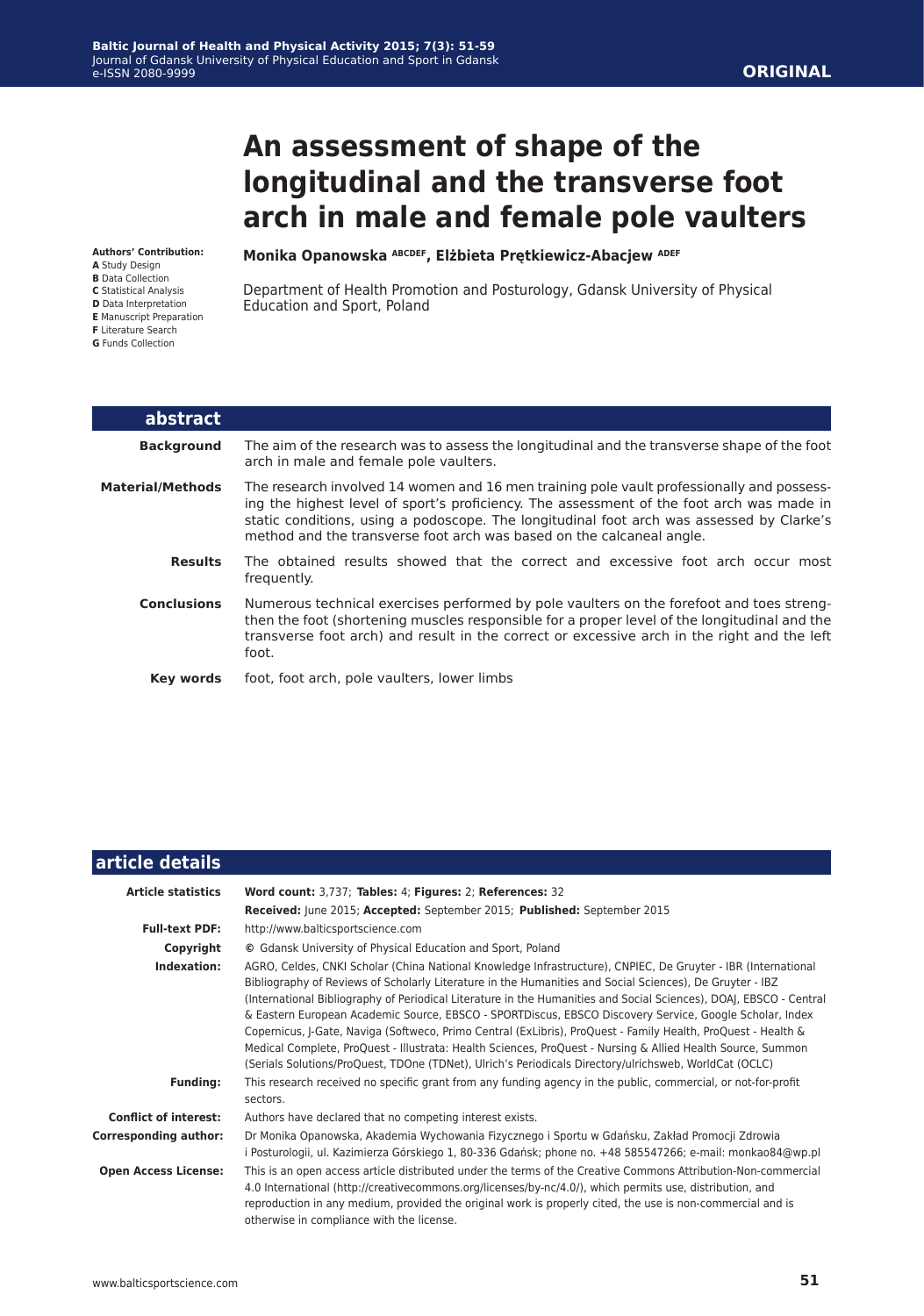### **introduction**

Human foot plays an important role in a person's life. It is the foundation of both the static and the dynamic body posture, i.e. the main support and locomotion organ. In the ontogenetic development, the structure of the foot is undergoing constant changes which are affected by a number of factors [1, 2, 3, 4]. These are factors that, on the one hand, may influence the architecture of the foot in a stimulating way; but, on the other hand, they may cause the formation of defects. Increased physical activity and competitive sport are some of these factors. Many authors have found a clear correlation between the foot capacity and the achieved results in various sport disciplines and the development of changes in the functional effectiveness of feet as a result of increased physical activity [5, 6, 7, 8, 9, 10, 11]. The health status of feet in competitive sports takes on a particular importance, since any deviation in the shape of the foot is reflected in deterioration in the body posture and in changes in an athlete's movement capabilities. According to Starosta et al. [12], "competitive sport must not maim athletes by deforming their feet, the more so that on the very feet the athlete must not only walk along his sports path, but the path of his whole life."

In the available scientific literature, we find reports on changes in the structure of the plantar surface of the foot under the influence of training loads in male and female athletes training pole vault.

The aim of this study was to characterise the longitudinal and the transverse foot arch in male and female pole vaulters.

#### **material and methods**

The study involved 30 athletes practising pole vault: 14 women and 16 men. These athletes had the highest sport class (International Master, Master, and Sports Class I) and competed at the World, European and Polish Championships. They represented the following athletics clubs: Sopot Athletics Club, AZS AWFiS Gdansk, RKS "SKRA" Warszawa, Sporting Miedzyzdroje and Pole Vaulting Centre in Gdansk. The tested group ranged from 18 to 32 years of age, and their training experience was from 6 to 19 years. On average male and female vaulters trained 6-7 times a week for 3.5 hours a day. The subjects were selected by a special method [13]. The selection criterion was training pole vault for more than 5 years and not practising any other sport throughout the study period, while in the past only involvement in athletics was approved of.

The examined athletes were right-handed and during the vault they jumped off the left lower extremity and at the start of the approach they placed the right upper extremity higher on the pole.

In a study of the longitudinal and the transverse foot arch, the plantographic method was applied, which assesses the plantar surface of the foot with a use of a podoscope equipped with computer software (system ElPodo version 2.01, developed by a team of authors from the Cartography Department at the Warsaw University of Technology). The study was conducted in static conditions, i.e. in a standing position with an equal load on both lower limbs. In order to evaluate the longitudinal foot arch, Clarke's angle was determined (Fig. 1). To assess the value of the longitudinal foot arch, Malina's standards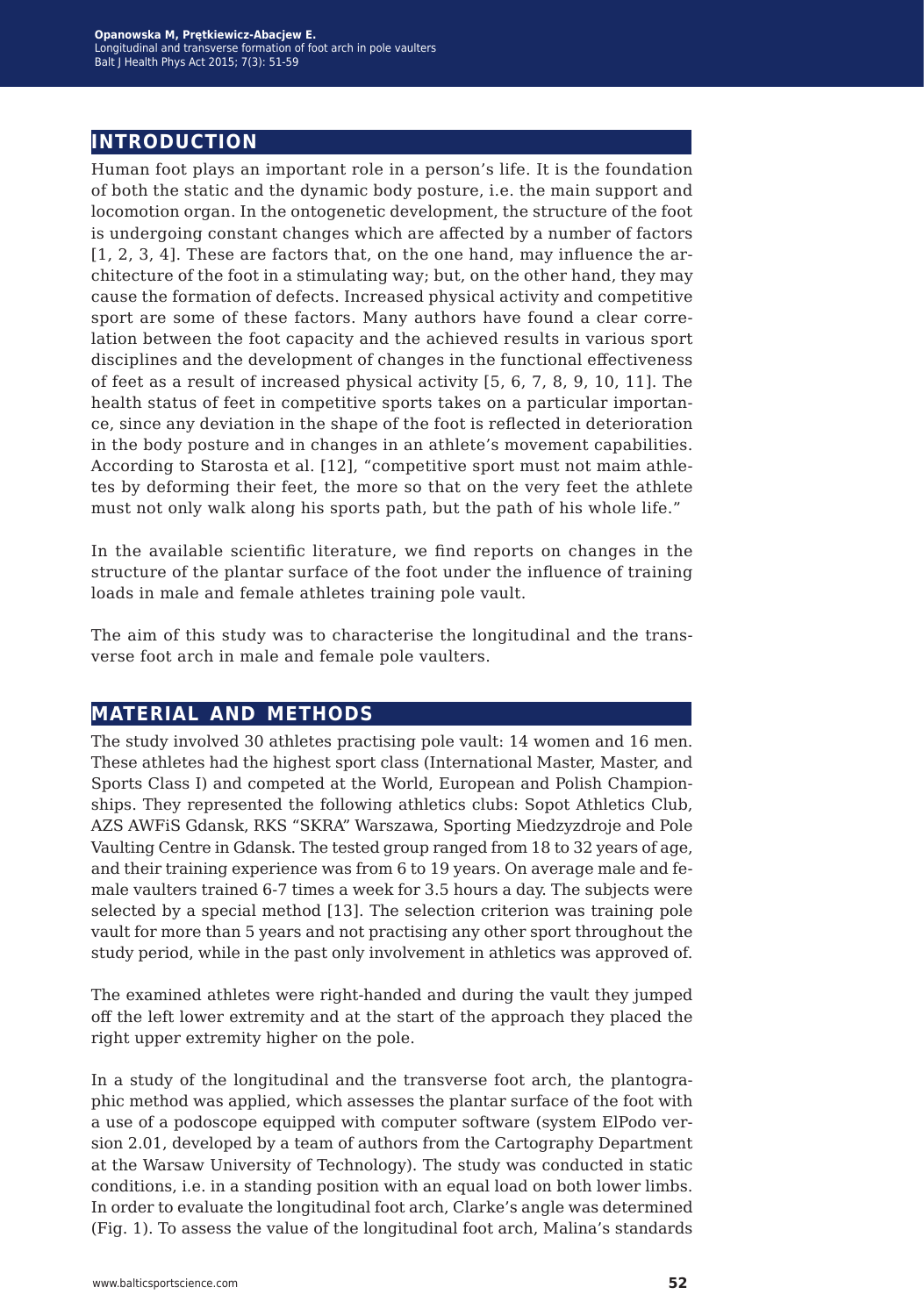were used [15]. The value of the transverse arch was established on the basis of the calcaneal angle (γ) (Fig. 2), and the assessment was conducted with a use of standards applied in the subject literature [16, 17, 18, 19], (Table 1)



**Table 1.** Standardization of types of foot arch

|                   | Arch of the foot   | $\lceil$ °1 |
|-------------------|--------------------|-------------|
|                   | Pes excavate       | above 55    |
|                   | Correct            | $42 - 54$   |
| Longitudinal      | Flattened          | $20 - 41$   |
|                   | Flat               | below 20    |
|                   | Excessively arched | below 15    |
| <b>Transverse</b> | Correct            | $15 - 18$   |
|                   | Flat               | above 18    |

The obtained results were subjected to statistical analysis with STATISTICA ver. 9 software. Basic techniques of descriptive statistics were applied  $(\bar{x}, \pm SD, \%)$ . ANOVA analysis of variance test was used to check for significance of differences in the studied features between the left and the right foot, between women and men, and for the gender differences between left and right feet. In addition, the percentage list of the incidence of particular types of longitudinal and transverse foot arches in the light of the selected methods was prepared.

#### **results**

Having analysed the material concerning the value of Clarke's angle, it was found that excessively arched feet were the dominant foot type, observed in athletes left (take-off) foot 19 times (63.3%) and in the right foot 17 times (56.7%). The remaining feet were characterised by the correct longitudinal arch (11 left feet and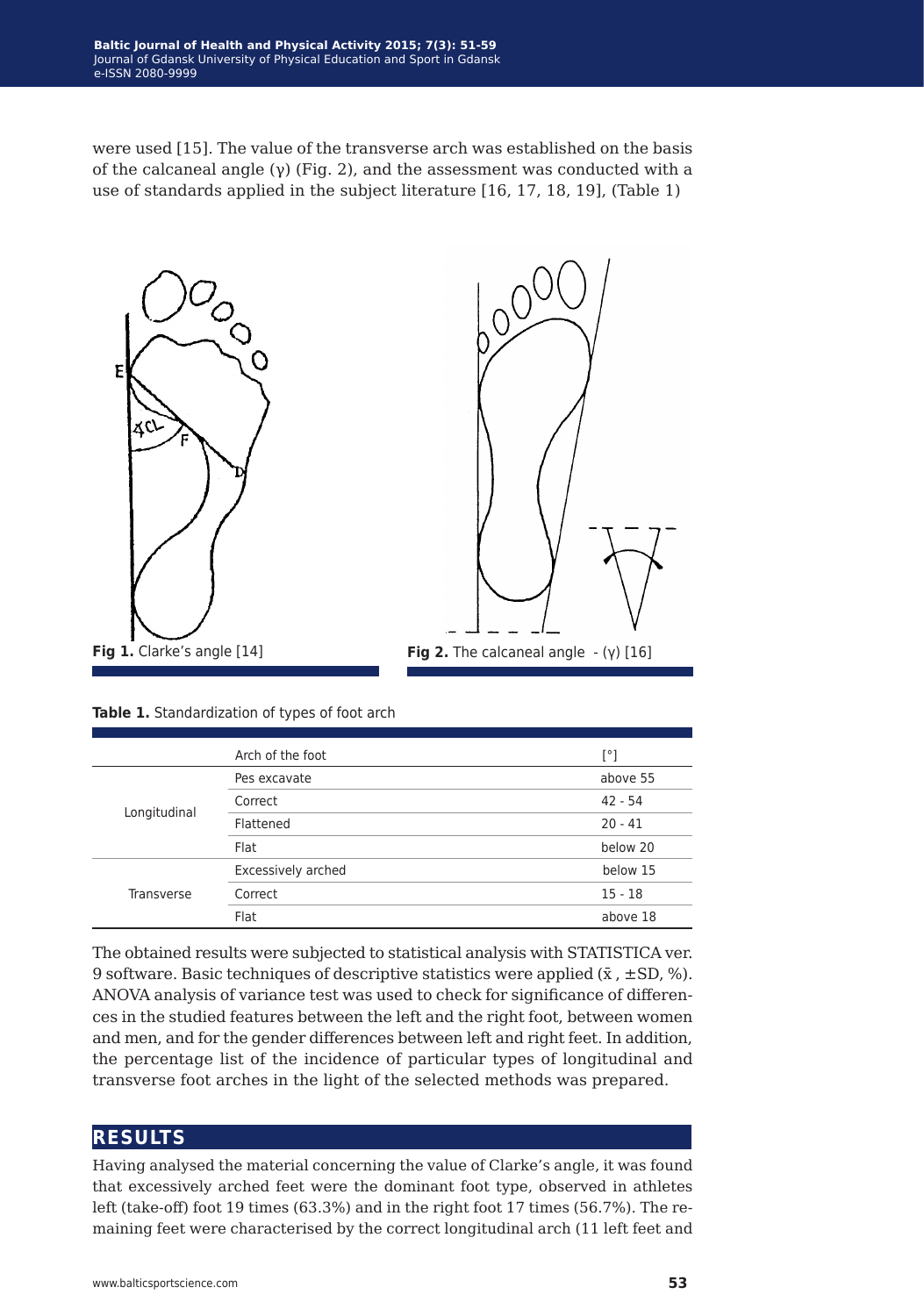13 right feet). No case of a reduced architecture of the arch was observed (Tab. 2). Noteworthy is the fact that half of the female vaulters had correctly arched left and right feet. Among male vaulters excessively arched feet prevailed, and they were more often found in the left foot (75.0%) than in the right one (37.5%). In total in 14 athletes (46.7%) both feet were excessively arched and in 8 they were correct (26.7%).

**Table 2.** Frequency of occurrence of individual types of the longitudinal foot arch in male and female pole vaulters

| Longitudinal arch |   | Women |      | Men            |      | Total |      |
|-------------------|---|-------|------|----------------|------|-------|------|
|                   |   | n     | %    | n              | $\%$ | n     | %    |
| Correct           |   |       | 50.0 | $\overline{4}$ | 25.0 | 11    | 36.7 |
|                   | P |       | 50.0 | 10             | 62.5 | 13    | 43.3 |
| Pes<br>excavate   |   |       | 50.0 | 12             | 75.0 | 19    | 63.3 |
|                   | P |       | 50.0 | 6              | 37.5 | 17    | 56.7 |

Analysing the longitudinal foot arch among male and female vaulters, it was observed that the value of the arithmetic mean of Clarke's angle for the left foot (56.16°) and the right one (56.34°) were very close and were within the range of excessively arched feet (Tab. 3). Slightly higher values were recorded in the group of men, for whom the arithmetic mean of the angle for the left foot had the value of 58.64° and for the right foot 57.93°. Analysing the mean values of Clarke's angle among female vaulters (54.32° for the left foot and 54.52° for the right foot), it is worth noting that they were on the border of the adopted qualification for feet with an excessive longitudinal foot arch.

When assessing the significance of differences between the mean values obtained in the study of male and female vaulters, statically significant differences were found only in the longitudinal foot arch of left feet  $(p < 0.05)$  (Table 3), and in other analysed cases statistically insignificant differences were found.

| Group | Foot | $\bar{x}$ | ±SD | Min  | Max  |
|-------|------|-----------|-----|------|------|
| Women |      | 54.32*    | 6.6 | 42.9 | 63.1 |
|       | P    | 54.52     | 5.6 | 48.4 | 69.5 |
| Men   |      | 58.64*    | 6.2 | 50.0 | 71.0 |
|       | P    | 57.93     | 7.8 | 43.2 | 73.1 |
| Total |      | 56.16     | 6.8 | 42.9 | 71.0 |
|       | P    | 56.34     | 7.0 | 43.2 | 73.1 |

**Table 3.** Parameters characterizing the longitudinal arch of the right and left foot

On the basis of the classification of the value of the calcaneal angle 16 cases of feet with the correct transverse foot arch (53.3%) in left (take-off) foot were found and 14 feet with the excessive foot arch (46.7%) (Table 4). Among half of the subjects (50.0%) the right foot had the correct architecture of the anterior transverse arch, among 12 people (40.0%) it was excessively arched, and among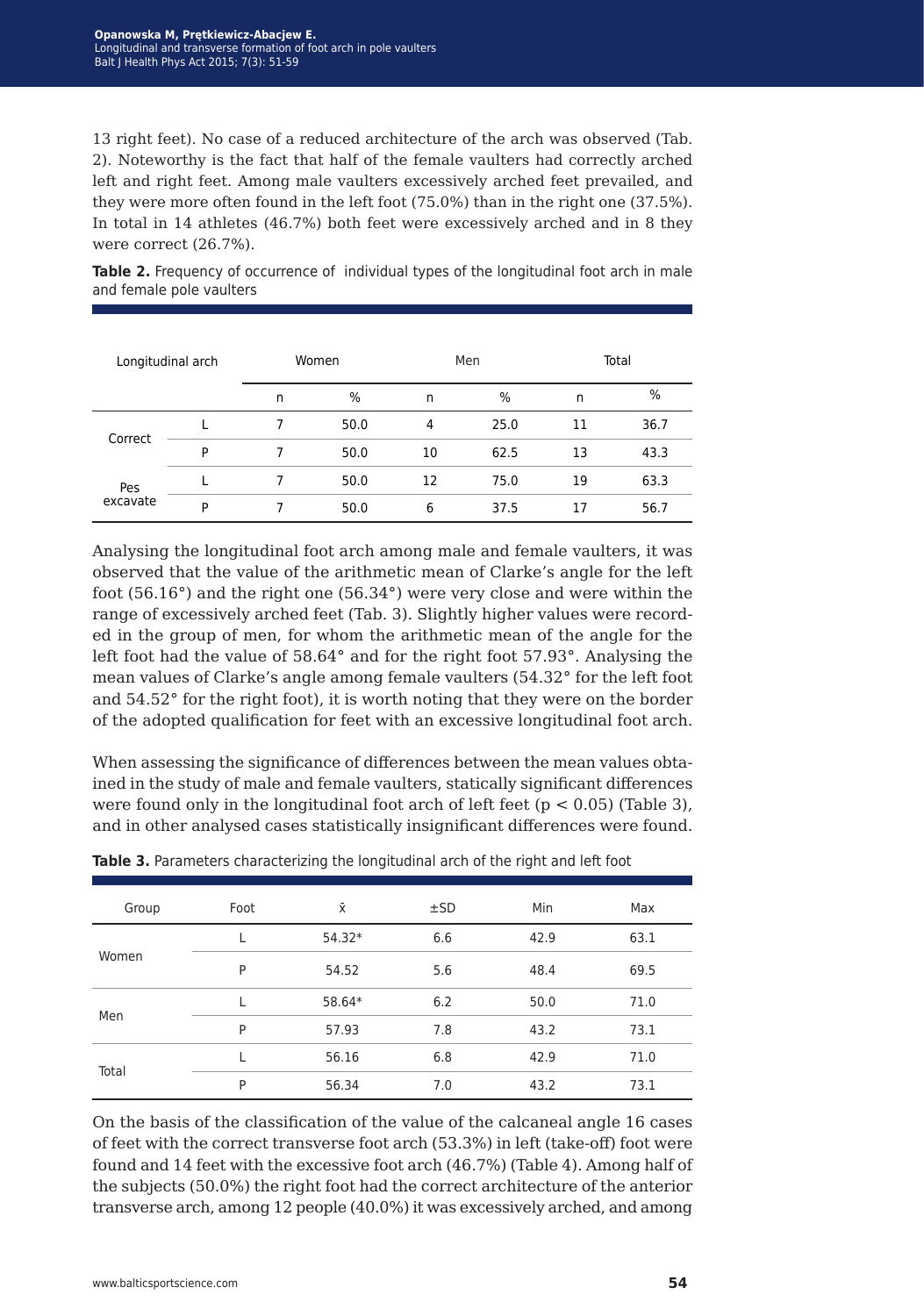3 people it was transversely flat (10.0%). The correct value of the calcaneal angle was observed more often among men than women. Among male vaulters the correct transverse foot arch dominated in the left foot (68.7%), while among female vaulters in the right foot (57.1%). The excessively transversely arched foot in women most often regarded the left lower extremity (64.3%), while in men the right one (50.0%). Large values of the calcaneal angle characterising transversely flat feet were found in 2 right feet among women and 1 right foot among men. In total 10 subjects (33.3%) had both feet correctly arched, while among 7 (23.3%) the transverse arch was marked by excessive foot arch.

| Transverse arch    |   | Women         |      | Men          |       | Total        |      |
|--------------------|---|---------------|------|--------------|-------|--------------|------|
|                    |   | n             | %    | n            | %     | n            | %    |
|                    |   | 5             | 35.7 | 11           | 68.7  | 16           | 53.3 |
| Correct            | P | 8             | 57.1 |              | 43.7  | 15           | 50.0 |
|                    |   | $\Omega$      | 0.0  | $\mathbf{0}$ | 0.0   | $\mathbf{0}$ | 0.0  |
| Flat               | P | $\mathcal{P}$ | 14.3 | 1            | 6.3   | 3            | 10.0 |
| Excessively arched |   | 9             | 64.3 | 5            | 31.3  | 14           | 46.7 |
|                    | P | 4             | 28.6 | 8            | 50.00 | 12           | 40.0 |

**Table 4.** Frequency of occurrence of individual types of the transverse foot arch in male and female pole vaulters

The mean value of the calcaneal angle of the left foot (15.30°) and the right one (15.76°) in the whole group of subjects was similar and within the range characterising feet with the correct transverse arch (Table 5). Having divided the subjects according to their sex and the type of foot (left, right), a comparative analysis of mean values showed no statistically significant differences between male and female vaulters.

| Group | Foot | Ϋ́    | $\pm$ S | Min  | Max  |
|-------|------|-------|---------|------|------|
| Women |      | 15.12 | 1.95    | 12.4 | 17.7 |
|       | P    | 15.87 | 1.78    | 13.7 | 19.2 |
| Men   |      | 15.68 | 1.67    | 13.3 | 17.8 |
|       | P    | 15.66 | 1.61    | 13.4 | 18.3 |
| Total |      | 15.30 | 1.82    | 12.4 | 17.8 |
|       | P    | 15.76 | 1.67    | 13.7 | 19.2 |

**Table 5.** Parameters characterizing the transverse arch of the right and the left foot

The results of own research indicate that pole vaulter's training had no adverse effect on the morphofunctional architecture of the foot, on reducing in the longitudinal and the transverse arch. In about 2/3 of the subjects an excessive longitudinal and transverse foot arch of the right and the left foot was found, which is confirmed by high values of Clarke's angle. The transverse foot arch among more than half of male and female vaulters was mostly correct, and among the rest it was excessive. There were few cases of transversely flat right feet.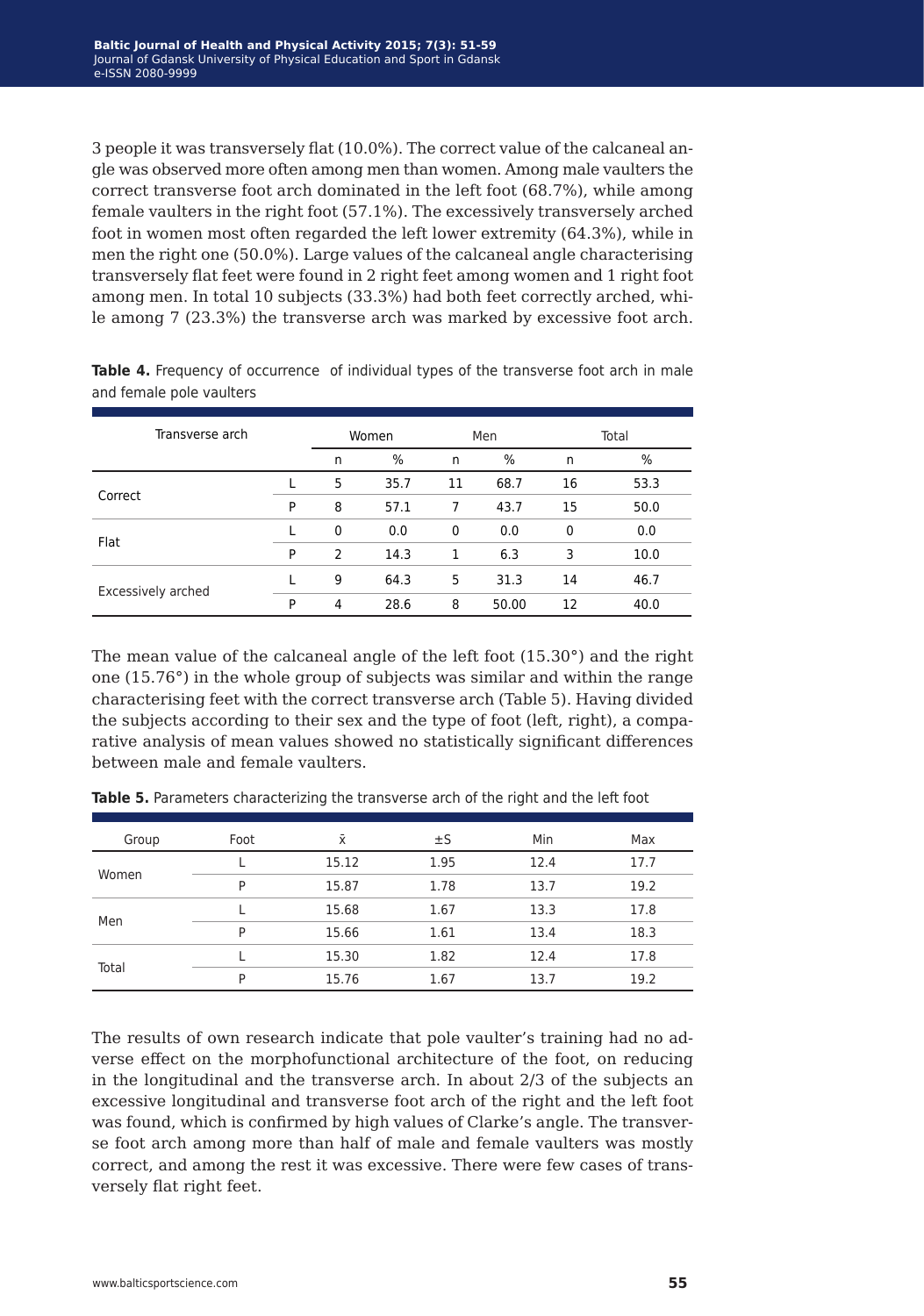### **discussion**

The issue related to the architecture of the longitudinal and transverse foot arch among persons engaged in various sports disciplines, including pole vault, does not have a sufficient number of scientific reports. In the available publications, many authors describe changes in the longitudinal and the transverse foot arch among athletes training, among others, team games [8, 11, 19, 20], swimming [21], combat sports [22], dance [23], and athletics, including long and high jump [24]. In literature of the subject no information on the characteristics of the foot arch among male and female athletes training pole vault was found. An available paper on vaulters' body posture [25] only discusses the shape of the spine and selected characteristics of the body posture in the frontal and the sagittal plane. Therefore, any scientific study on the shape of the foot arch among athletes of different sports can undoubtedly improve knowledge on this subject. Simultaneously, it can be a treasure trove of knowledge for coaches, showing how to introduce training loads in order not to excessively overload feet in persons involved in competitive sport.

The evaluation of the longitudinal and the transverse foot arch of the right and the left foot conducted in this study allowed determining the characteristics of the types of foot arch and the frequency of their occurrence in athletes engaged in pole vault. To assess the transverse foot arch, we used the calcaneal angle  $(y)$ , which has a direct relationship to the length of the foot and the width of its forefoot [18, 26, 27, 28], or, as Kasperczyk [16] says, components of the transverse foot arch index, the so-called Wejsflog index "W". Lizis's research results [27, 28] documented that the lower value of the calcaneal angle is conducive to the growth in the value of the transverse foot arch, thus confirming a possibility of using the calcaneal angle to assess the transverse foot arch. A comparative analysis of both methods carried out by Trzcinska et al. [18] showed no statistically significant differences between the evaluation of the transverse foot arch made by means of the Wejsflog index and the value of the calcaneal angle  $(γ)$ .

Pole vault is one of the most technically complex and the most difficult to control athletics events, requiring a competitor to have comprehensive fitness preparation as well as specific properties of the nervous system. According to Zaglaniczny [29], an athlete performing the pole vault can be compared to a sprinter during the approach, to a long jumper (triple jumper) during the take-off, in the next phases of the jump to a gymnast doing a hip pullover and a handstand, and finally to an acrobat performing complex stunts while flying over the bar and landing. The final result of the jump, i.e. the height, depends on the technique of performing individual components, including the approach and the take-off, hence on smoothly performed support and load-bearing as well as shock-absorbing functions of whole lower limbs, with particular involvement of the feet. Therefore, each training unit emphasizes exercises improving the approach and the take-off phase, during which an athlete sets feet dorsally, with a striding step, and only the forefoot and toes have contact with the ground. The process of improving the approach and the take-off includes numerous exercises performed in standing on one's forefoot and toes, which include, among others, striding runs, multiple jumps, skip A and skip C, runs with high knees, running long jumps.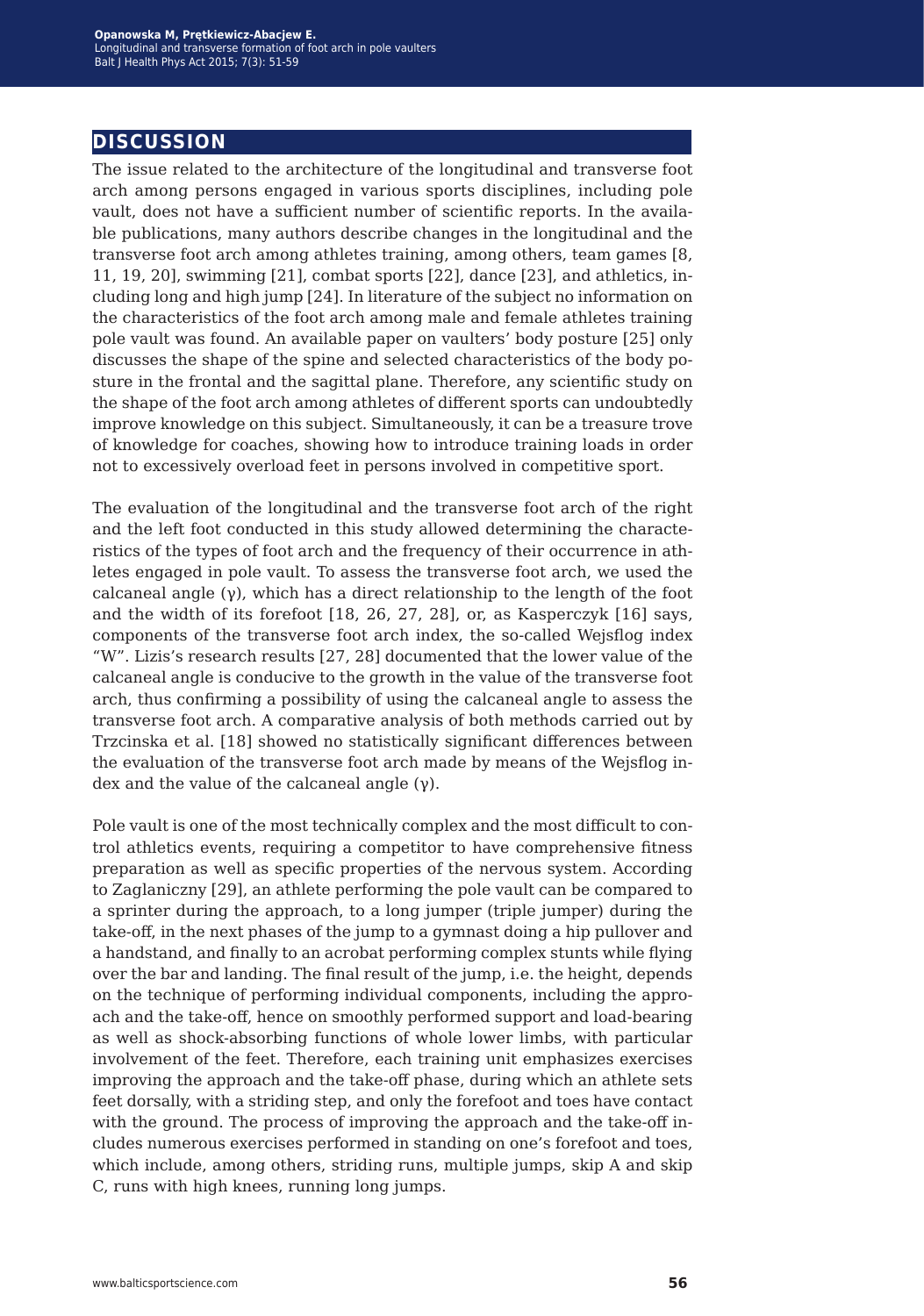These technical exercises of the lower limbs strengthen muscles (shortening them) responsible for maintaining the foot arch of the transverse and longitudinal curvature at the appropriate level; therefore, such feet gain the correct and higher foot arch. One can assume that also the type of worn shoes (athletic spikes) and an elastic and soft surface which does not burden feet during training have a beneficial impact on active and passive stabilizers of feet.

Opinions on the influence of physical activity and practising sports in the longitudinal and the transverse foot arch are divided. Some scientists believe that reducing physical activity is one of the factors conducive to lowering the foot arch [30, 31, 32], while other researchers prove in their papers that flat foot results from excessive physical activity and sports training [7, 20, 23].

Grabara and Mazurek [23] claim that excessive overloading of feet during the many hours of intensive ballet exercises, in which there are many jumps in specific poses and performing shoes with a hardened toe area, is the cause of longitudinal pes planus, but at the same time does not reduce the transverse foot arch. Grabara [7] and Całka-Lizis et al. [20] present similar observations proving that football players' foot arch is characterized by the reduction of the longitudinal and the transverse foot arch in comparison to non-training peers.

Opposing views on the effect of sports training on the foot architecture are presented by, among others, Demczuk-Włodarczyk et al. [6] Gradek et al. [24], Ślężyński and Rottermund [11], Woźniacka et al. [19], Lizis and Puszczałowska-Lizis [8]. According to the aforementioned authors, sports training is benefi-cial for the foot arch and its efficiency.

According to Ślężyński and Rottermund [11], practising competitive volleyball with many jumping exercises, especially performed on a flexible surface, is a good treatment to shape the longitudinal foot arch. Lizis and Puszczałowska- -Lizis [8] support these observations in their research on basketball players. According to them, basketball strengthens active-passive stabilizers of the longitudinal foot arch and its front support zone. Also Demczuk-Włodarczyk et al. [6] attest to the positive impact on the development of the longitudinal and the transverse foot arch of a variety of sports, in this case, mountain climbing.

Results presented by Gradek et al. [24] indicated that long jump and high jump contestants were characterised by a much better longitudinal foot arch than the examined here athletes – male and female vaulters. However, noteworthy here is the fact that they were jumpers in the younger junior category. In our study excessively arched feet were by far more frequently diagnosed than the correct ones, which prevailed in Gradek's et al. [24] study.

The results of own research indicate that male and female vaulters are characterised by the correct and increased foot arch. The longitudinal and the transverse foot arch feet increases in them under the influence of specialized and appropriately intensive physical exercises. The use of appropriate training means, systematic biological regeneration, proper sports footwear and surface are all factors affecting pole vaulter's foot arch. In addition, it should be stressed that the sparsely identified transversely flat feet were found mostly in persons who in the past suffered from the ankle joint injuries – sprains and dislocations. The podoscope examination of feet included in this study also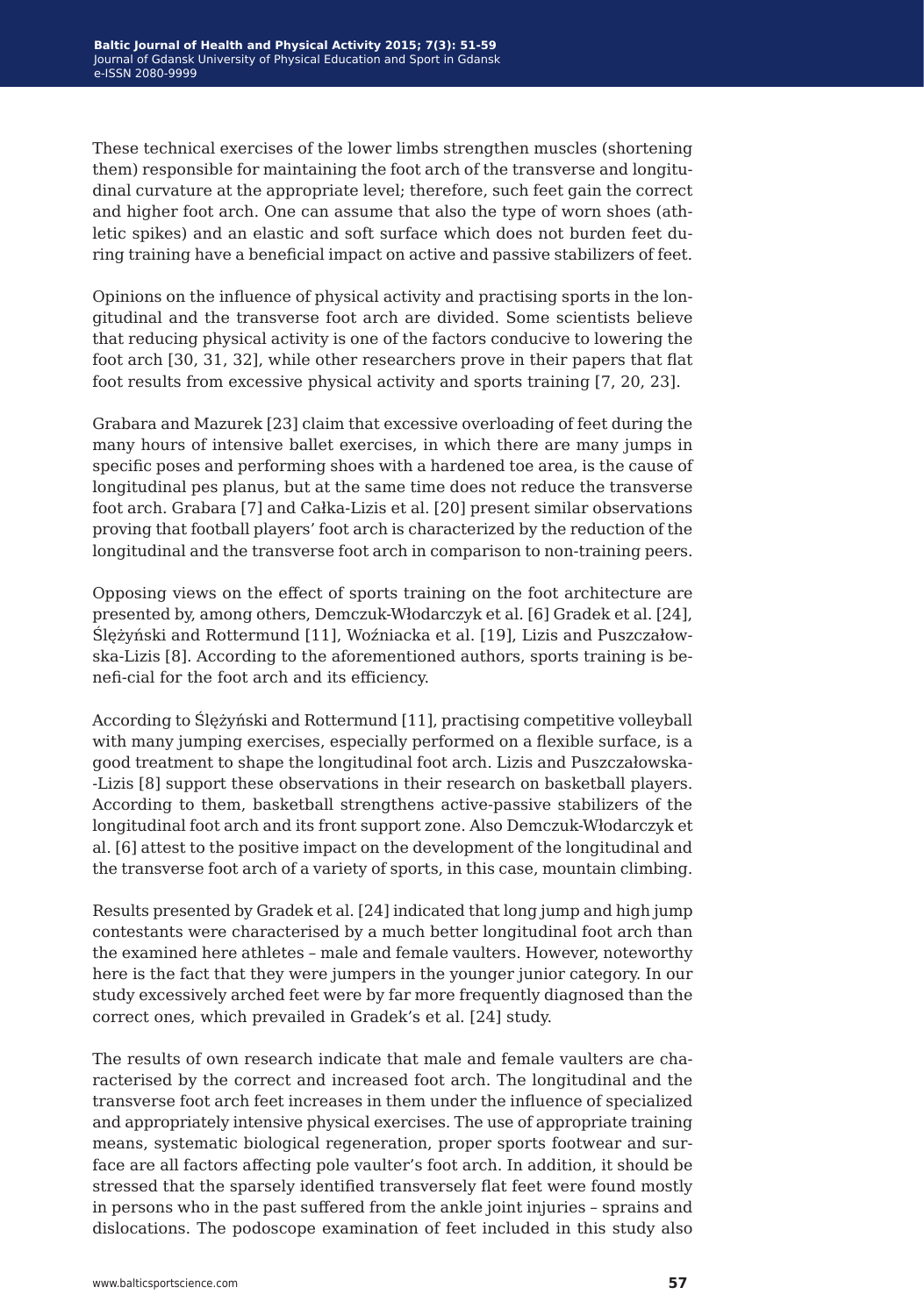showed that gender differences concern only the increased longitudinal foot arch of the left foot in male athletes compared to the female ones.

### **conclusions**

- 1. The longitudinal foot arch of the take-off and non-take-off limb among male and female vaulters is characterized by normal and increased foot arch.
- 2. The longitudinal foot arch of the take-off lower extremity (left) among male vaulters is characterized by a higher arch than among female vaulters, which may attest to better adaptive changes in men to the bear training loads.
- 3. The take-off foot of male and female vaulters, due to the numerous technical exercises performed in standing on the forefoot and toes which strengthen the muscles responsible for maintaining the arch at the appropriate level (by shortening), can also lead to an increased foot arch.
- 4. When selecting athletes to a club, coaches should pay particular attention to the young adepts' developmental age, as too soon initiated specialized training of a pole vault jumper can disturb functions of the lower extremities and cause, among others, static distortions of the feet, which, in turn, may result in premature degenerative changes of the movement apparatus.

#### **references**

- [1] Demczuk-Wlodarczyk E. Budowa stopy w okresie rozwoju progresywnego człowieka [The architecture of the foot during the progressive development of a human being]. Wroclaw: AWF; 2003. Polish.
- [2] Nadolska-Cwikla I. Budowa stopy mieszkancow Gorzowa Wielkopolskiego w wieku 3-65 lat [The architecture of the foot among residents of Gorzow Wielkopolski aged 3-65]. Poznan: AWF; 1990. Polish.
- [3] Nowotny J, Czupryna K, Rudzinska A, Nowotny-Czupryna O. Zmiany postawy ciala w pierwszych szesciu latach nauki szkolnej [Changes in the body posture during the first six years of schooling]. Fizjoter Pol. 2008;8(4):378-383. Polish.
- [4] Piatkowski S. Znieksztalcenia wzrostowe i nabyte konczyn dolnych [Growth and acquired distortions of the lower limbs]. In: Dega W, ed. Ortopedia i rehabilitacja. Tom 1 [Orthopaedics and rehabilitation. Vol. 1]. Warszawa: PZWL; 1964, 447-468. Polish.
- [5] Daneshmandi H, Rahnema N, Mehdizadeh R. Relationship between obesity and flatfoot in high-school boys and girls. Int J Sports Sci Engine. 2009;3(1):43-49.
- [6] Demczuk-Wlodarczyk E, Biec E, Sipko T, Boerner E, Jasinski R. Assessment of morphological architecture of feet in rock-climbers. Biol Sport. 2008;1(1): 93-98.
- [7] Grabara M. Influence of football training on alignment of the lower limbs and shaping of the feet. Hum Mov. 2008;9(1):46-50.
- [8] Lizis P, Puszczalowska-Lizis E. Charakterystyka zmian podeszwowej powierzchni stop oraz zwiazek kata Clarke'a z wybranymi cechami budowy ciala koszykarzy I ligi polskiej [A characteristic of changes in the plantar surface of the foot and the relationship of Clarke's angle with selected features of body composition among basketball players of the Polish national 1st league]. Fizjoter. 2008;14(1):43-52. Polish.
- [9] Nadolska-Cwikla I. Ocena wysklepienia stopy dzieci trenujacych pilke nozna metoda Sztritera-Godunowa, Clarke'a i Wejsfloga [An assessment of the foot arch in children training football by means of the Sztriter- -Godunov, Clarke and Wejsflog methods]. In: Mieczkowski T, ed. Dodatnie i ujemne aspekty aktywnosci ruchowej [The positive and negative aspects of physical activity]. Part II. Szczecin; 2000, 188-193. Polish.
- [10] Pridalowa M, Voralkowa D, Elfmark M, Janura M. The evaluation of morphology and foot function. Acta Univ Palacki Olomuc. Gymnica. 2004;34(1):49-56.
- [11] Slezynski J, Rottermund J. Cechy pantograficzne stop kobiet w srednim i starszym wieku w zaleznosci od charakteru pracy oraz czynnikow srodowiskowych i osobniczych [Pantographic features of middle-aged and elderly women's feet, depending on the nature of work and environmental and individual factors]. Wychow Fiz Sport. 1999;4:41-67. Polish.
- [12] Starosta W, Batkowski P, Lagodzinski M. Ksztalt stopy i jej deformacje [The shape of the foot and its deformations]. Trening. 1993;1:125-141. Polish.
- [13] Grabowski H. Metody empiryczne w naukach o kulturze fizycznej [Empirical methods in physical culture sciences]. In: Grabowski H, ed. Wprowadzenie do metod empirycznych w naukach o kulturze fizycznej